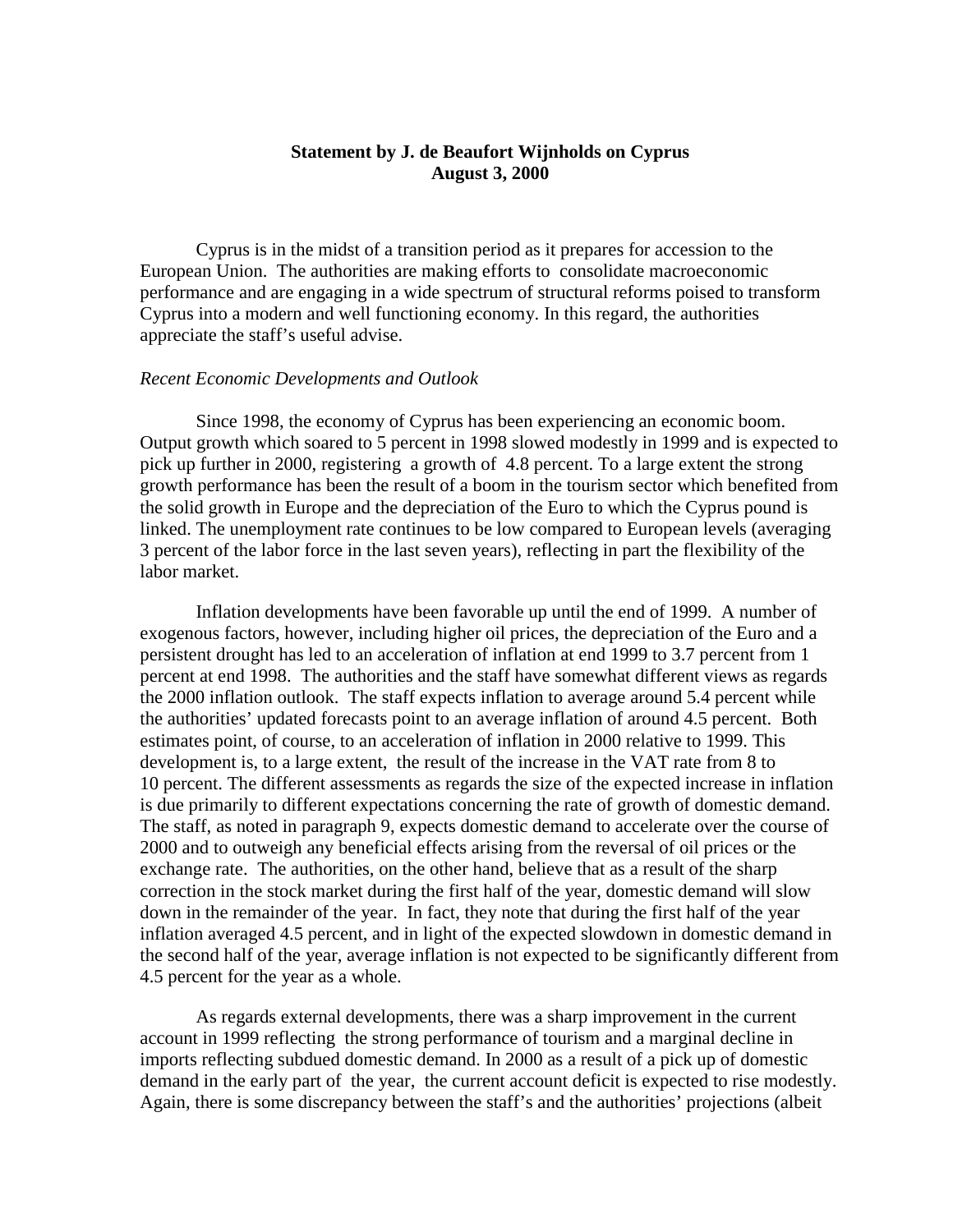of smaller magnitude). The staff projects the current account deficit to rise to 3.4 percent of GDP while the authorities expect the current account to rise to 3.1 percent from 2.6 percent in 1999. The different assessments emanate again from different expectations as regards the rate of growth of domestic demand. The authorities' forecast was based on conservative assumptions, namely that there would be no VAT increases (which may constrain the growth of domestic demand), and that defense expenditure would rise considerably (which may not materialize). In light of these factors, it is not expected that the current account deficit will worsen significantly this year.

### *Policy Mix over the Near Term*

In view of the deterioration of the inflation and the current account outlook, the focus of economic policy has been on reversing the emerging macroeconomic imbalances. In doing so, the authorities have been operating under binding constraints. As regards fiscal policy, the government does not have a parliamentary majority and its ability to pass appropriate fiscal measures that would reduce the fiscal deficit in a more determined fashion is currently limited. On the monetary policy front, the Central Bank of Cyprus (CBC) is constrained by institutional rigidities (e.g., the interest rate ceiling) which force it to rely on indirect mechanisms as a means of conducting its monetary policy. In light of the strong political consensus toward EU accession, it is expected that the fiscal constraints will ease over time. On the monetary policy side, the abolition of the interest rate ceiling as of January 1, 2001 is expected to provide more flexibility to the CBC in its conduct of monetary policy.

The authorities are in general agreement with the staff recommendations as regards the direction of policies. In particular they share the staff assessment that fiscal and monetary policies need to be tightened relative to 1999. They have somewhat different views however about the size of the adjustment effort needed in the near term. These disparities stem (as noted above) from the somewhat different assessment of the inflation and external current account outlook. As a result, while a more ambitious fiscal tightening may be appropriate to consolidate public finances in preparation for the medium term challenges facing the economy, it may not be necessary if the objective is to contain inflationary pressures and the current account deficit over the near term.

The distinct estimates of the size of the fiscal adjustment needed over the near term stem in part from differences in the outlook for public finances in 2000. The staff expects the fiscal deficit to deteriorate in 2000 to 4.5 percent if no additional measures are taken (paragraph 9). It acknowledges, however, that the fiscal deficit may in fact be reduced marginally in 2000. On the other hand, the authorities' updated projections point to a reduction in the fiscal deficit to 3.7 percent in 2000, compared with a deficit of 4.1 percent in 1999.

The authorities' improved forecast for 2000 is based on better than expected revenue performance, reflecting the incentive which public firms now have to accurately report their profits so as to support their share valuation. In the first half of 2000 gross income tax collections soared by 28 percent while VAT proceeds rose by 19 percent. In the second half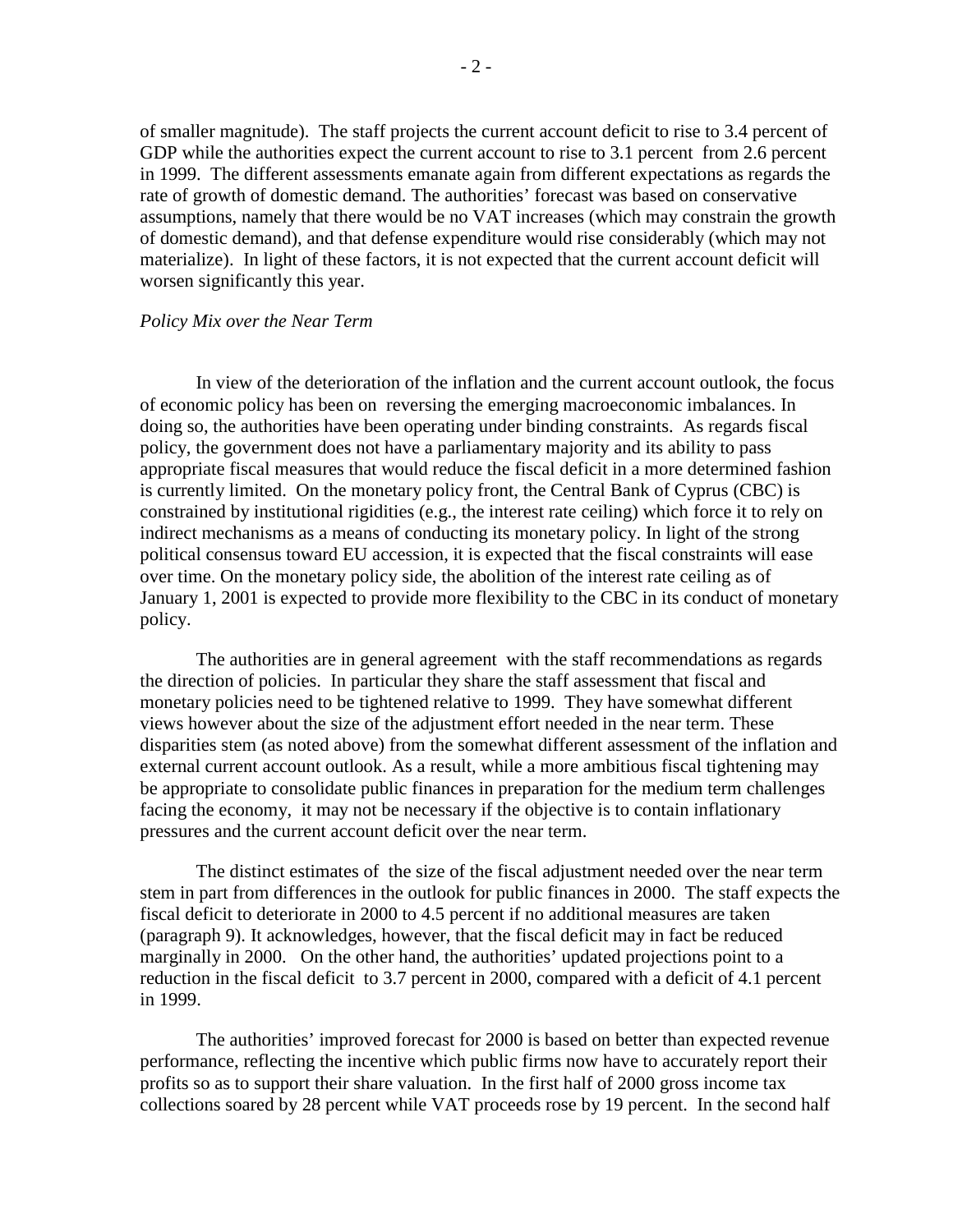of the year, revenues will be boosted further as a result of the increase in the VAT rate. On the expenditure side, the fiscal accounts will be aided by a continued restraint on defense expenditure which is not expected to exceed 1999 levels. Despite the higher transfer payments which were necessitated for the passage of the VAT increase by the Parliament, the ratio of expenditure as a percent of GDP is expected to remain constant in 2000.

The authorities thus do not consider the improved fiscal outlook to be solely the result of a postponement of certain outlays, as pointed out by the staff. They note in particular a number of policy measures that they have taken to bring about the improved fiscal outlook, including better tax administration, the imposition of a tax on stock market transactions, the imposition of a capital gains tax for 1999 (to be collected beginning in 2000), restrictions in employment growth in the civil service and the abolition of grants (current transfers) to the Cyprus Tourism Organization.

The staff projections regarding the fiscal deficit fail to take these developments into account and instead rely on projections based on budgeted amounts. This approach does not take into account the fact that traditionally the budget in Cyprus is formulated on the basis of conservative assumptions and as a result actual outlays for certain categories of expenditure customarily fall short of the budgeted amounts.

As a result of the projected reduction in the fiscal deficit, public debt is expected to increase marginally in 2000 to 61 percent of GDP. This level of public debt is certainly high and the authorities intend to reduce it over the medium term in accordance with their medium term program of fiscal consolidation. Foreign debt accounts for 17.8 percent of GDP. All foreign borrowing is medium and long term and it does not pose any near term risk of financing difficulties. As pointed out by the staff, Cyprus continues to benefit from strong credit ratings and the authorities intend to take all necessary measures to safeguard these in the future.

Monetary policy has been tightened in 2000 but its effectiveness is restricted by existing institutional rigidities. The CBC took a number of measures to reduce credit growth. Beginning 2000, it imposed a ceiling on personal loans and raised margin requirements to 100 percent in an effort to slow down credit associated with stock market investments, the driving force behind the overall acceleration of credit growth in 1999. Furthermore, it stiffened considerably the penalties for violating its directives linking the payment of interest on bank reserves to the observance of its guidelines. The CBC decided to increase reserve requirements by one percentage point as of July (to stave off any excess reserves by year end). Credit ceilings, which were reintroduced as of June, would have to be observed on a continuous basis as of July rather than on a quarterly basis as was the case in the past.

Given these additional measures (which were not incorporated in the staff's assessment) as well as the sharp correction in the stock market in 2000 (from 714 at the end of 1999 to 402 today) which is likely to reduce the demand for stock market loans, it is likely that the credit targets for 2000 will be attained. At any rate, in light of the above noted developments, credit growth in 2000 is expected to decelerate relative to 1999.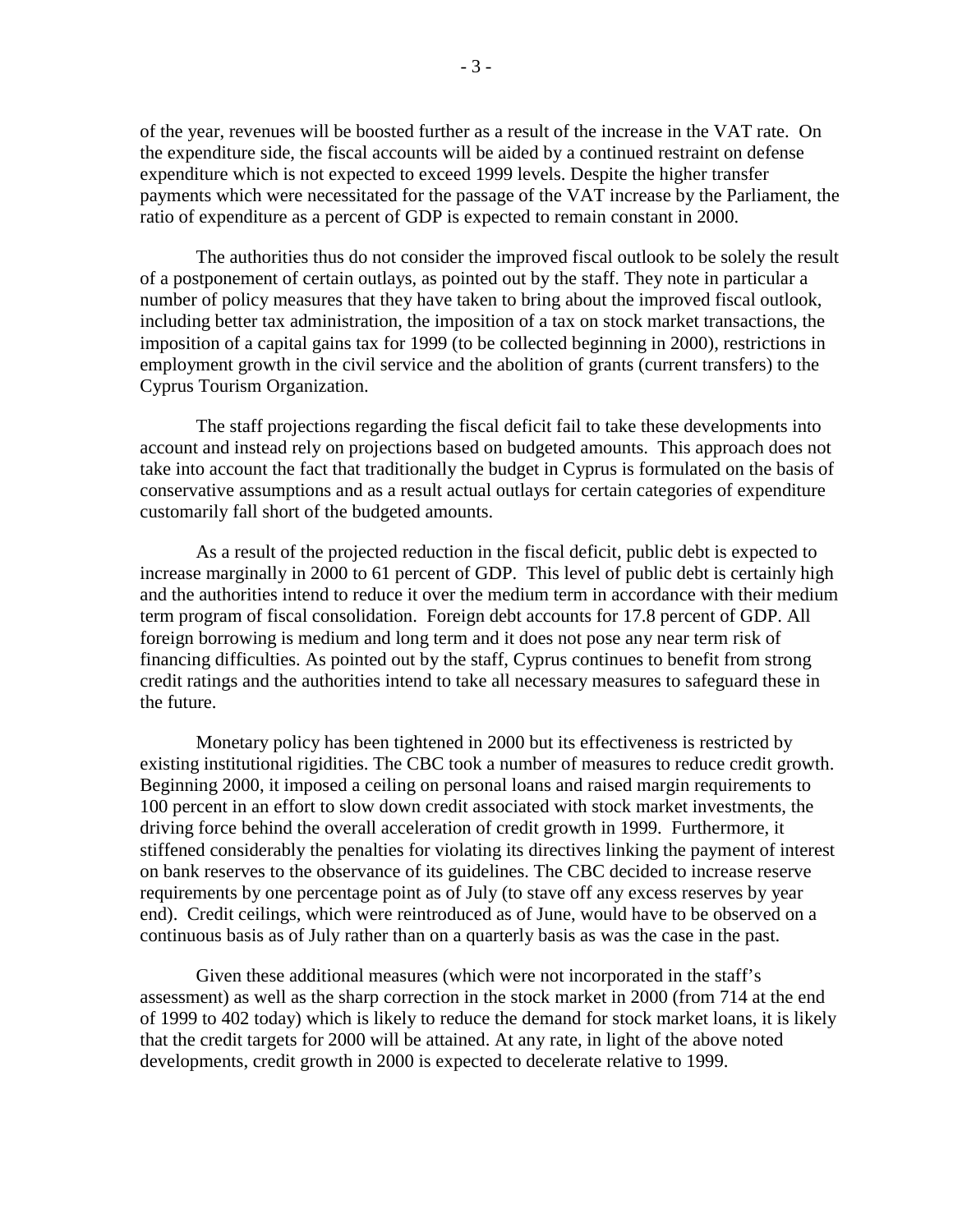All in all, the lower fiscal deficit, the stock market correction which is expected to dampen domestic demand, the recent appreciation of the Euro relative to the dollar, lower oil prices and more favorable agricultural product prices imply that the current policy mix is sufficient to address risks in the near term. In fact, late last week, and in response to the sharp correction in the stock exchange, the CBC lifted its restrictions on loans for stock market purchases. This does not represent a change in the CBC's monetary stance but merely a recognition that the stock market speculation which was a cause of concern in the past, ceased to pose a serious threat under the present circumstances. The existing credit ceilings applicable to banks remain unchanged (although penalties would apply if the divergence from the target was more than 20 percent so as to discourage banks from lending at any rate once they exceeded the ceiling).

Clearly, the authorities do not share the staff's characterization of the policy mix as insufficient to address near term risks because the staff's assessment is based on an inflated assessment of the risks (i.e., higher inflation and current account deficit) and an underrated assessment of policies (i.e., fiscal outcome, additional measures adopted by CBC).

To conclude, while a more ambitious (fiscal) tightening might have been appropriate as a means of preparing the economy for its long term challenges, it is currently politically unfeasible. From the near term point of view, the authorities believe that even a more modest tightening is sufficient to address near term risks.

#### *Medium Term Challenges: Capital Account Liberalization*

In preparing for the liberalization of capital controls the authorities have adopted a careful and well sequenced plan. The authorities are aware that capital account liberalization and the potential exposure of the economy to more volatility will require a strengthening of the underlying marcroeconomic indicators through the implementation of consistent macroeconomic policies. In the area of fiscal policy, the government has been working on a medium term program which provides for a gradual fiscal tightening. In the area of monetary policy, the CBC is prepared to use its new powers made possible by the lifting of the interest rate ceiling to enhance interest rate flexibility. The authorities also intend to widen the exchange rate bands to allow more flexibility in the exchange rate in the event of unusually large swings in capital flows. At the same time, they plan to maintain an inner band within the wider exchange rate band to provide a nominal anchor. In addition to these measures, the authorities are engaging in a number of structural reforms (see section below) to increase productivity and competitiveness. Of particular importance, is the preparation of new legislation, currently underway, which safeguards the independence of the central bank in accordance with EU directives. The CBC is also in the process of setting up a mechanism for intervening in the foreign exchange market.

Aside from these macro considerations, the authorities are stepping up their efforts in the supervisory area. The Cypriot banking system is already based on a modern legal framework and has adopted prudential standards that are in line with EU directives and best international practices (e.g., BIS standards). A large part of the banking system (about 75 percent) is already exposed to a liberalized capital environment through their operations abroad. The CBC raised minimum capital requirements to 9 percent in July 2000 and will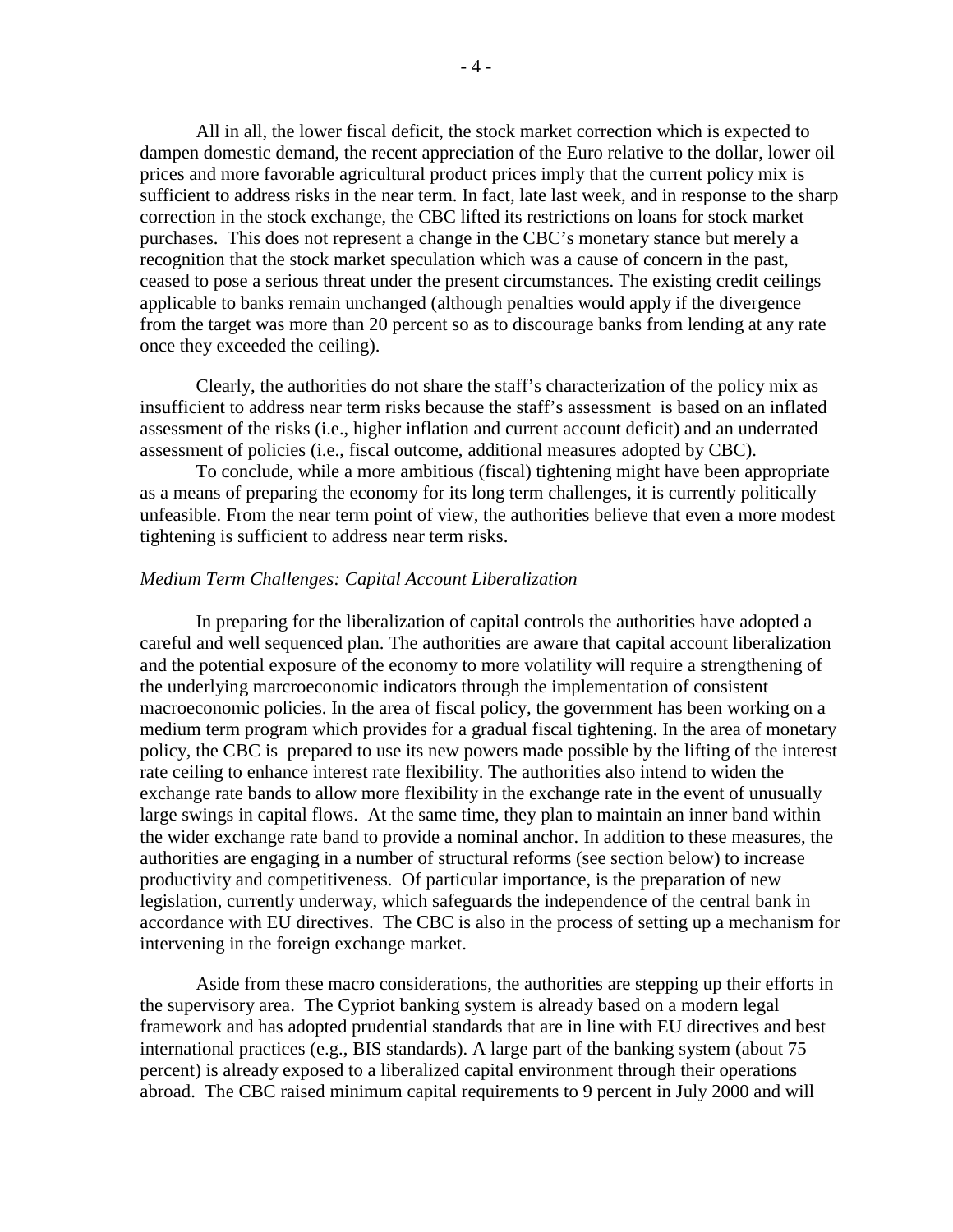raise them to 10 percent in January 20001 in anticipation of a possible increase in the riskiness of lending following liberalization.

The supervisory framework that applies to credit cooperatives needs, however, significant improvements. It should be noted however that most of the activities of coops involve small collateralized lending to members which is not risky. Furthermore, while there are no minimum capital requirements, credit cooperatives are in general required to transfer a minimum of 25 percent of any surpluses to their reserves. At any rate, the fate of coops will be decided in the context of the EU negotiations and depending on its outcome, either coops will be treated as banks and allowed to operate as fully fledged financial institutions subject to the same regulatory and supervisory standards that apply to banks or will be considered institutions of special character and may thus be subject to a different set of regulatory norms.

The authorities have also maintained a strong supervisory framework for the international banking units, which are subject to the same regulatory standards as domestic banks. A strong regulatory framework for international banking units has been in place since 1986 and a modern anti-money laundering legislation has been introduced in 1996. Cyprus has a good record of implementation and cooperation with other national supervisors and examinations by the FATF and the Council of Europe have resulted in positive evaluations. In June 2000, after a detailed assessment, the FATF concluded that Cyprus had a comprehensive anti-money laundering system and that it was cooperating in the international fight against money laundering. In this regard, the authorities were surprised by the recent listing by the FSF which put Cyprus in the third group of countries seen as having low quality of supervision and/or cooperation with other supervisory bodies. As a further demonstration of its commitment to cooperate with international organizations, Cyprus has agreed to phase out the preferential tax treatment of offshore companies by the end of 2005 not withstanding potential adverse consequences on its balance of payments.

### *Structural Reforms*

In many ways the pace of structural reform agenda is mandated by efforts to

harmonize legislation and business practices with those prevailing in the EU. The authorities are proceeding with the partial privatization of Cyprus Airways and have agreed to liberalize the air transportation sector by the end of 2002, one year earlier than anticipated. The telecommunications sector is to be liberalized by January 1, 2003 and the authorities intend to transform the telecommunications company into a joint stock company (while at the same time reducing the government's participation). Currently, legislation is being prepared that will enable the telecom authority to function as a regulator and enforce competition rules in accordance with European directives. The new regime is expected to be implemented by the end of 2001. The authorities also intend to sell their entire stake in a number of small businesses in which they currently participate.

The authorities consider the staff claims that the government has full or majority ownership in many businesses to be inaccurate. The government has majority share ownership in just six enterprises. More importantly, the value of the government's equity